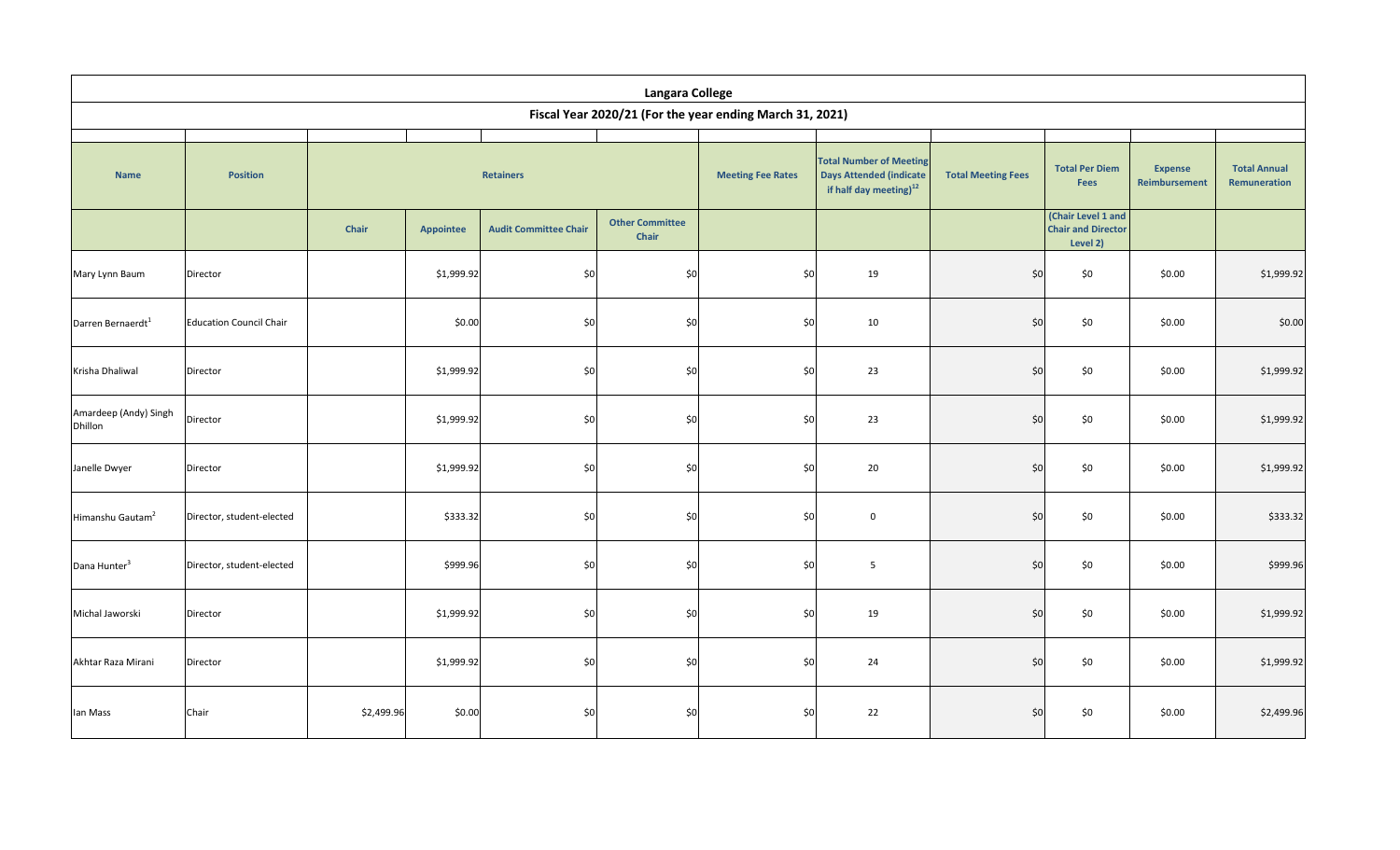| Fiscal Year 2020/21 (For the year ending March 31, 2021)<br><b>Total Number of Meeting</b><br><b>Total Per Diem</b><br><b>Expense</b><br><b>Days Attended (indicate</b><br><b>Position</b><br><b>Retainers</b><br><b>Meeting Fee Rates</b><br><b>Total Meeting Fees</b><br><b>Name</b><br>Fees<br>Reimbursement<br>if half day meeting) <sup>12</sup><br>(Chair Level 1 and<br><b>Other Committee</b><br>Chair<br><b>Chair and Director</b><br><b>Audit Committee Chair</b><br><b>Appointee</b><br>Chair<br>Level 2)<br>$$0$<br>\$0<br>\$0<br>\$0<br>\$0<br>Director<br>\$1,499.94<br>11<br>\$0.00<br>Scott Michael Murray <sup>4</sup><br>\$0<br>$$0$<br>\$0<br>Director, staff-elected<br>\$0.00<br>\$0<br>13<br>\$0<br>\$0.00<br>Rose Palozzi <sup>5</sup><br>\$999.96<br>\$0<br>\$0<br>\$0<br>5<br>\$0<br>\$0<br>\$0.00<br>Alex Parappilly <sup>6</sup><br>Director, student-elected<br>$\$0$<br>\$999.96<br>\$0<br>\$0<br>\$0<br>\$0<br>Director, student-elected<br>$\overline{2}$<br>\$0.00<br>\$0<br>\$1,499.94<br>\$0<br>\$0<br>11<br>\$0<br>\$0<br>\$0.00<br>Cole Rheaume <sup>8</sup><br>Director<br>\$0<br>Melissa Roberts <sup>9</sup><br>Director, faculty-elected<br>\$0.00<br>\$0<br>\$0<br>14<br>\$0<br>\$0<br>\$0.00<br>President and CEO (ex-<br>officio Board Member)<br>\$0.00<br>\$0<br>\$0<br>\$0<br>46<br>\$0<br>\$0<br>\$0.00<br>Lane Trotter |                                                              |  |  |  |  |             |                                     |  |            |
|------------------------------------------------------------------------------------------------------------------------------------------------------------------------------------------------------------------------------------------------------------------------------------------------------------------------------------------------------------------------------------------------------------------------------------------------------------------------------------------------------------------------------------------------------------------------------------------------------------------------------------------------------------------------------------------------------------------------------------------------------------------------------------------------------------------------------------------------------------------------------------------------------------------------------------------------------------------------------------------------------------------------------------------------------------------------------------------------------------------------------------------------------------------------------------------------------------------------------------------------------------------------------------------------------------------------------------------------------------------------|--------------------------------------------------------------|--|--|--|--|-------------|-------------------------------------|--|------------|
|                                                                                                                                                                                                                                                                                                                                                                                                                                                                                                                                                                                                                                                                                                                                                                                                                                                                                                                                                                                                                                                                                                                                                                                                                                                                                                                                                                        |                                                              |  |  |  |  |             |                                     |  |            |
| Savita Rani <sup>7</sup>                                                                                                                                                                                                                                                                                                                                                                                                                                                                                                                                                                                                                                                                                                                                                                                                                                                                                                                                                                                                                                                                                                                                                                                                                                                                                                                                               |                                                              |  |  |  |  |             | <b>Total Annual</b><br>Remuneration |  |            |
|                                                                                                                                                                                                                                                                                                                                                                                                                                                                                                                                                                                                                                                                                                                                                                                                                                                                                                                                                                                                                                                                                                                                                                                                                                                                                                                                                                        |                                                              |  |  |  |  |             |                                     |  |            |
|                                                                                                                                                                                                                                                                                                                                                                                                                                                                                                                                                                                                                                                                                                                                                                                                                                                                                                                                                                                                                                                                                                                                                                                                                                                                                                                                                                        |                                                              |  |  |  |  |             |                                     |  | \$1,499.94 |
|                                                                                                                                                                                                                                                                                                                                                                                                                                                                                                                                                                                                                                                                                                                                                                                                                                                                                                                                                                                                                                                                                                                                                                                                                                                                                                                                                                        |                                                              |  |  |  |  |             |                                     |  | \$0.00     |
|                                                                                                                                                                                                                                                                                                                                                                                                                                                                                                                                                                                                                                                                                                                                                                                                                                                                                                                                                                                                                                                                                                                                                                                                                                                                                                                                                                        |                                                              |  |  |  |  |             |                                     |  | \$999.96   |
|                                                                                                                                                                                                                                                                                                                                                                                                                                                                                                                                                                                                                                                                                                                                                                                                                                                                                                                                                                                                                                                                                                                                                                                                                                                                                                                                                                        |                                                              |  |  |  |  |             | \$999.96                            |  |            |
|                                                                                                                                                                                                                                                                                                                                                                                                                                                                                                                                                                                                                                                                                                                                                                                                                                                                                                                                                                                                                                                                                                                                                                                                                                                                                                                                                                        |                                                              |  |  |  |  |             |                                     |  | \$1,499.94 |
|                                                                                                                                                                                                                                                                                                                                                                                                                                                                                                                                                                                                                                                                                                                                                                                                                                                                                                                                                                                                                                                                                                                                                                                                                                                                                                                                                                        |                                                              |  |  |  |  |             |                                     |  | \$0.00     |
|                                                                                                                                                                                                                                                                                                                                                                                                                                                                                                                                                                                                                                                                                                                                                                                                                                                                                                                                                                                                                                                                                                                                                                                                                                                                                                                                                                        |                                                              |  |  |  |  |             |                                     |  | \$0.00     |
|                                                                                                                                                                                                                                                                                                                                                                                                                                                                                                                                                                                                                                                                                                                                                                                                                                                                                                                                                                                                                                                                                                                                                                                                                                                                                                                                                                        |                                                              |  |  |  |  | \$20,832.56 |                                     |  |            |
| Notes:                                                                                                                                                                                                                                                                                                                                                                                                                                                                                                                                                                                                                                                                                                                                                                                                                                                                                                                                                                                                                                                                                                                                                                                                                                                                                                                                                                 |                                                              |  |  |  |  |             |                                     |  |            |
| $1$ elected Education Council Chair effective May 17, 2019                                                                                                                                                                                                                                                                                                                                                                                                                                                                                                                                                                                                                                                                                                                                                                                                                                                                                                                                                                                                                                                                                                                                                                                                                                                                                                             |                                                              |  |  |  |  |             |                                     |  |            |
| $1$ <sup>2</sup> elected to the Board effective October 1, 2019 - resigned May 11, 2020                                                                                                                                                                                                                                                                                                                                                                                                                                                                                                                                                                                                                                                                                                                                                                                                                                                                                                                                                                                                                                                                                                                                                                                                                                                                                |                                                              |  |  |  |  |             |                                     |  |            |
| elected to the Board effective October 1, 2020                                                                                                                                                                                                                                                                                                                                                                                                                                                                                                                                                                                                                                                                                                                                                                                                                                                                                                                                                                                                                                                                                                                                                                                                                                                                                                                         |                                                              |  |  |  |  |             |                                     |  |            |
|                                                                                                                                                                                                                                                                                                                                                                                                                                                                                                                                                                                                                                                                                                                                                                                                                                                                                                                                                                                                                                                                                                                                                                                                                                                                                                                                                                        | <sup>4</sup> appointed to the Board effective July 31, 2020  |  |  |  |  |             |                                     |  |            |
|                                                                                                                                                                                                                                                                                                                                                                                                                                                                                                                                                                                                                                                                                                                                                                                                                                                                                                                                                                                                                                                                                                                                                                                                                                                                                                                                                                        | Pelected to the Board effective October 15, 2019             |  |  |  |  |             |                                     |  |            |
|                                                                                                                                                                                                                                                                                                                                                                                                                                                                                                                                                                                                                                                                                                                                                                                                                                                                                                                                                                                                                                                                                                                                                                                                                                                                                                                                                                        | <sup>6</sup> elected to the Board effective October 1, 2020  |  |  |  |  |             |                                     |  |            |
| appointed to the Board effective July 31, 2020                                                                                                                                                                                                                                                                                                                                                                                                                                                                                                                                                                                                                                                                                                                                                                                                                                                                                                                                                                                                                                                                                                                                                                                                                                                                                                                         | 'term ended September 30, 2020 - did not run for re-election |  |  |  |  |             |                                     |  |            |